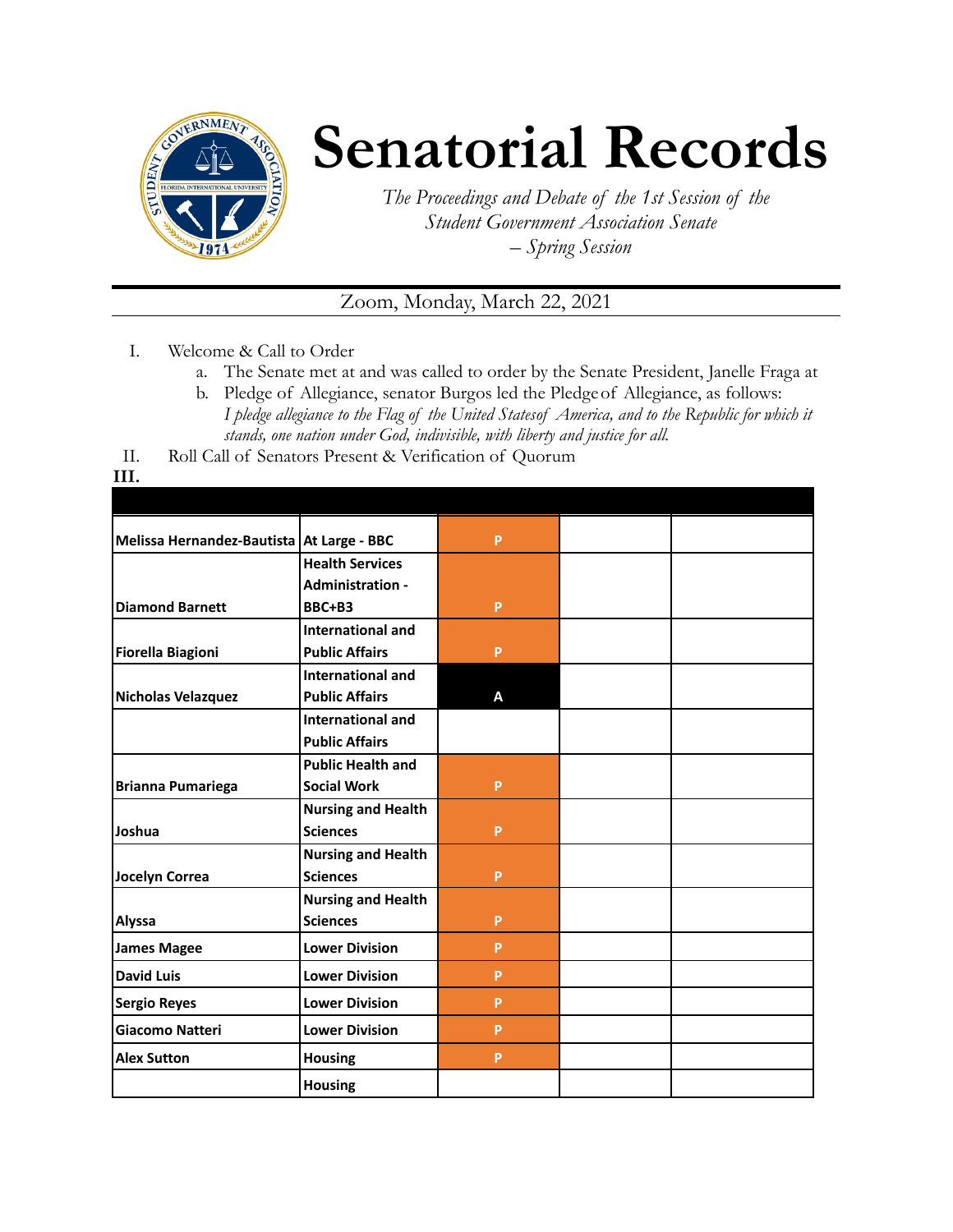| <b>Amelia Raudales</b>  | <b>Honors College</b>   | P  |  |
|-------------------------|-------------------------|----|--|
|                         | <b>Engineering and</b>  |    |  |
| <b>Hiba Khalil</b>      | <b>Computing</b>        | P  |  |
|                         | <b>Engineering and</b>  |    |  |
| <b>Cristhofer Lugo</b>  | <b>Computing</b>        | Α  |  |
| Karla Sofia Perez       | <b>Business</b>         | P  |  |
| Nicholas Pastrana       | <b>Business</b>         | P  |  |
| Kristina Khudiakova     | <b>Business</b>         | P  |  |
| Mariapaz Grijalba       | <b>Business</b>         | P  |  |
| <b>Ashley Nunez</b>     | At Large                | P  |  |
| <b>Julio Burgos</b>     | At Large                | P  |  |
| <b>Rafael Vazquez</b>   | At Large                | P  |  |
|                         | Architecture & the      |    |  |
| <b>Carlos Ortiz</b>     | <b>Arts</b>             | P  |  |
| Joshua Mandall          | Graduate                | P  |  |
| Shahnawaz Rafi          | Graduate                | A  |  |
| <b>Christian Perez</b>  | Graduate                | P  |  |
| <b>Sandro Alvarez</b>   | Graduate                | P. |  |
|                         | <b>College of Arts,</b> |    |  |
|                         | Science, and            |    |  |
| Jordan Morejon Castelli | <b>Education</b>        | P  |  |
|                         | <b>College of Arts,</b> |    |  |
|                         | Science, and            |    |  |
| Ari Salzman             | <b>Education</b>        | P  |  |
|                         | <b>College of Arts,</b> |    |  |
|                         | Science, and            |    |  |
| <b>Bryan Gomez</b>      | <b>Education</b>        | P  |  |
|                         | <b>College of Arts,</b> |    |  |
|                         | Science, and            |    |  |
| <b>Rachel Rodrigues</b> | <b>Education</b>        | A  |  |
|                         | <b>College of Arts,</b> |    |  |
|                         | Science, and            |    |  |
|                         | <b>Education</b>        |    |  |
|                         | <b>College of Arts,</b> |    |  |
|                         | Science, and            |    |  |
| Amanda Ramirez          | <b>Education</b>        | P  |  |
|                         | <b>College of Arts,</b> |    |  |
|                         | Science, and            |    |  |
| Janelle Fraga           | <b>Education</b>        | P  |  |
|                         | <b>College of Arts,</b> |    |  |
|                         | Science, and            |    |  |
| Salma Atassi            | <b>Education</b>        | P  |  |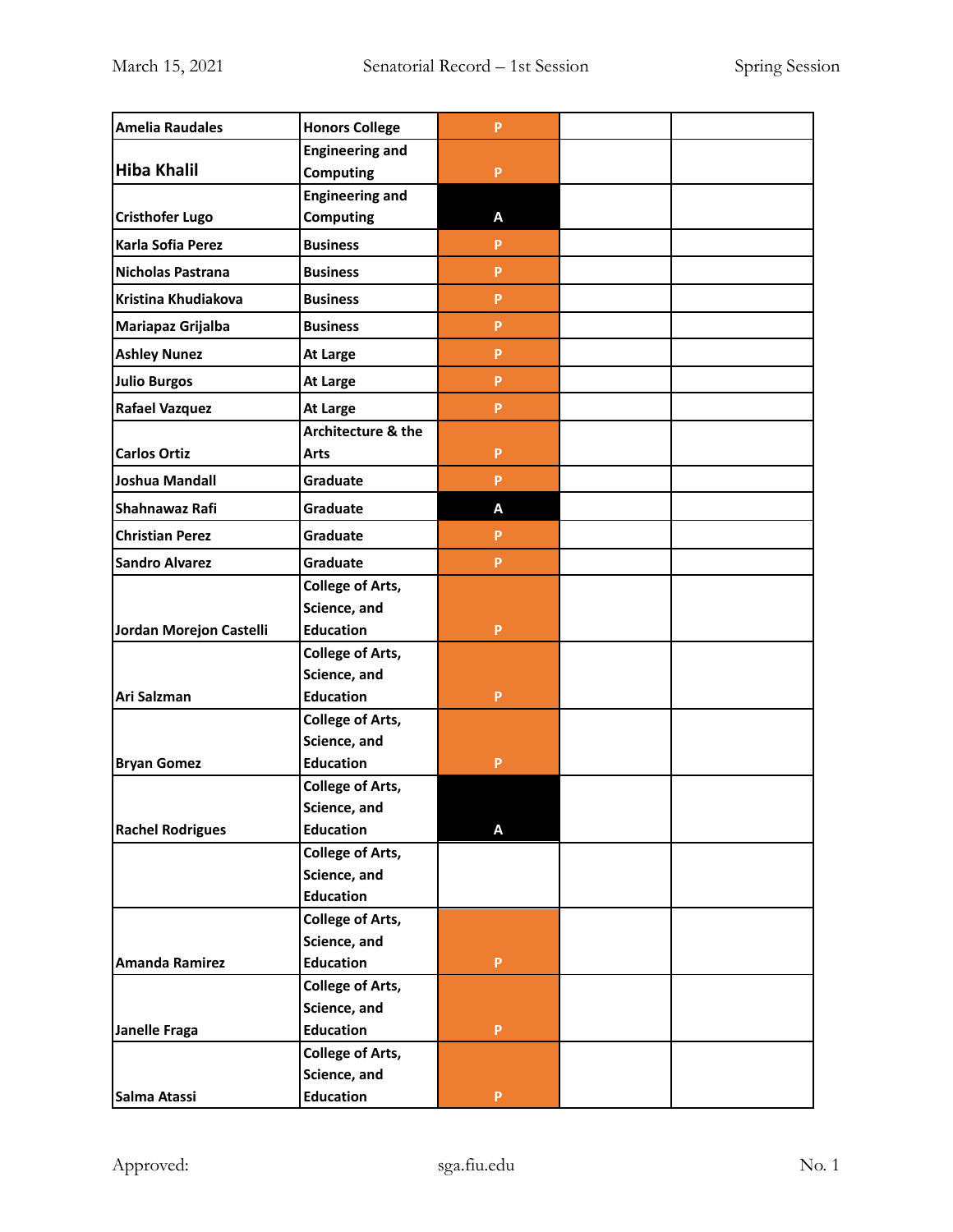| Nitya Ramalingam        | <b>Medical</b> | P              |                |                   |
|-------------------------|----------------|----------------|----------------|-------------------|
| l Kamila Fernandez      | Law            | A              |                |                   |
|                         |                |                |                |                   |
| <b>SENATE SEATS</b>     | 37             | YAY            | 0              | <b>AMT MAJ</b>    |
| <b>VACANT SEATS</b>     | 0              | <b>NAY</b>     | $\overline{0}$ | <b>AMT 3/5</b>    |
| <b>SENATORS PRESENT</b> | 31             | <b>ABSTAIN</b> | 0              | <b>AMT 2/3</b>    |
| <b>AMT FOR QUORUM</b>   | 19             |                |                | <b>AMT 3/4</b>    |
|                         |                |                |                | <b>UNAN V.P.</b>  |
|                         |                |                |                | <b>UNAN TOTAL</b> |

- IV. Approval of the Minutes from March 15, 2021
	- a. Senator Luis moves to approve, Sen Mandall seconds.
		- i. Motion passes
- V. Adoption of the Agenda
	- a. Senator Luis moves to adopt the agenda, Sen Salzman seconds.
		- i. Motion passes
- VI. Invited Speakers
- VII. Committee Reports
	- a. Appropriations Committee
		- i. We have \$110,000 in Senate Line Items yet to be spent for this term!
		- ii. If you have any questions, please contact sgaapprop@fiu.edu
	- b. Committee on Rules and Administration
		- i. Please reach out if you'd like help creating legislation.
		- ii. If you have any questions, please contact sgarules@fiu.edu
	- c. University Sustainability and Innovation Committee
		- i. Helped out with today's metal straw giveaway event and took the opportunity to get student feedback on biodegradable confetti.
		- ii. Considering creating a survey to gauge student support for biodegradable confetti initiative.
		- iii. If you have any questions, please contact fbiag002@fiu.edu
	- d. Student Health and Well-being Committee
		- i. Met last week for WRC initiative, waiting to hear back.
		- ii. If you have any questions, please contact sgahealth $@$ fiu.edu
	- e. Student Life and Academic Concerns Committee
		- i. Meet your Dean event is **Friday, April 9th at 5:30pm**
			- 1. THIS EVENT IS MANDATORY FOR SENATORS
			- 2. All Deans confirmed that they will be in attendance, except for the Dean of the College of Medicine.
		- ii. If you have any questions, please contact sgaadvocacy@fiu.edu
	- f. Graduate and Professional Students Committee
		- i. GPSC met today to discuss preparations for GSAW and GradSkellar.
			- 1. Committee is well prepared for GSAW, simply waiting for IT to confirm webinar availability
			- 2. Gradskellar is scheduled for Wednesday night.
		- ii. GPSC and Senate thanks Senator Ramalingham for your service!!!!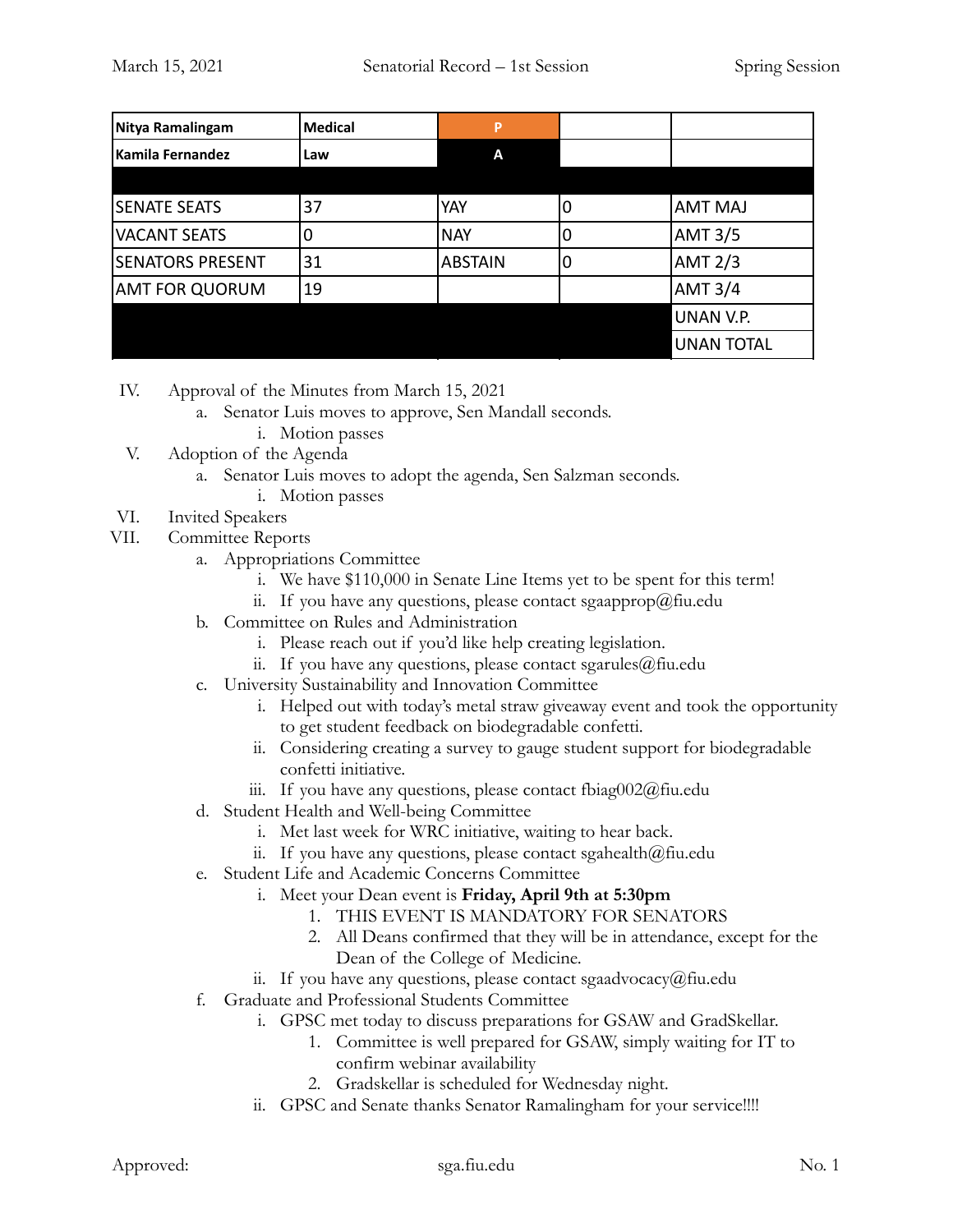iii. If you have any questions, please contact  $GPSCchar(\partial f\mathfrak{u}.edu)$ 

## VIII. Executive Board Reports

- a. Senate President Fraga
	- i. Honorlock Statement was sent out today by SVP of Student and Academic Affairs
	- ii. Agencies and Bureaus must re-apply under our new Governing Documents.
		- 1. Senators must sponsor the bills to form the agencies and bureaus.
		- 2. Some Agencies and Bureaus that have re-applied include RSOC, SPC, BSU, PSU, and more!
	- iii. If you have any questions, please email sgasenatep@fiu.edu
- a. Senate President Pro Tempore Gomez
	- i. Please sign legislation before submitting!
	- i. If you have any questions, please email sgaprotemp@fiu.edu
- b. Floor Leader Natteri
	- i. No report
	- ii. If you have any questions, please email sgafloor@fiu.edu
- c. President Valdes
	- i. If you have any questions, please email sgapres@fiu.edu
- d. Vice President Ibarria
	- i. if you have any questions, please email sgavp@fiu.edu
- e. Comptroller Rubido
	- i. Senate Lines are both currently fully unspent, at \$55,000 each.
	- ii. If you have any questions, please email sgacomptroll@fiu.edu
- f. Executive Administrator Vale
	- i. If you have any questions, please email sgaexecadmin@fiu.edu
- g. Biscayne Bay Governor Ofano
	- i. If you have any questions, please email sgagovernor $(\partial)$ fiu.edu
- h. Chief Justice De La Osa
	- i. Resigned
		- ii. If you have any questions, please email sgajud@fiu.edu
- IX. Vetoed Legislation
- X. Unfinished Business
- XI. Second Readings
	- a. SB. 01. 003 (Panther Statue Restoration Appropriation)
		- i. Recommendation and quote came from ASBO Specialist Matilde Gramling ii.

| Melissa Hernandez-Bautista   At Large - BBC |                          | P | ۷ |  |
|---------------------------------------------|--------------------------|---|---|--|
|                                             | <b>Health Services</b>   |   |   |  |
|                                             | <b>Administration -</b>  |   |   |  |
| Diamond Barnett                             | BBC+B3                   | P | v |  |
|                                             | <b>International and</b> |   |   |  |
| Fiorella Biagioni                           | <b>Public Affairs</b>    | P | ٧ |  |
|                                             | International and        |   |   |  |
| Nicholas Velazquez                          | <b>Public Affairs</b>    |   |   |  |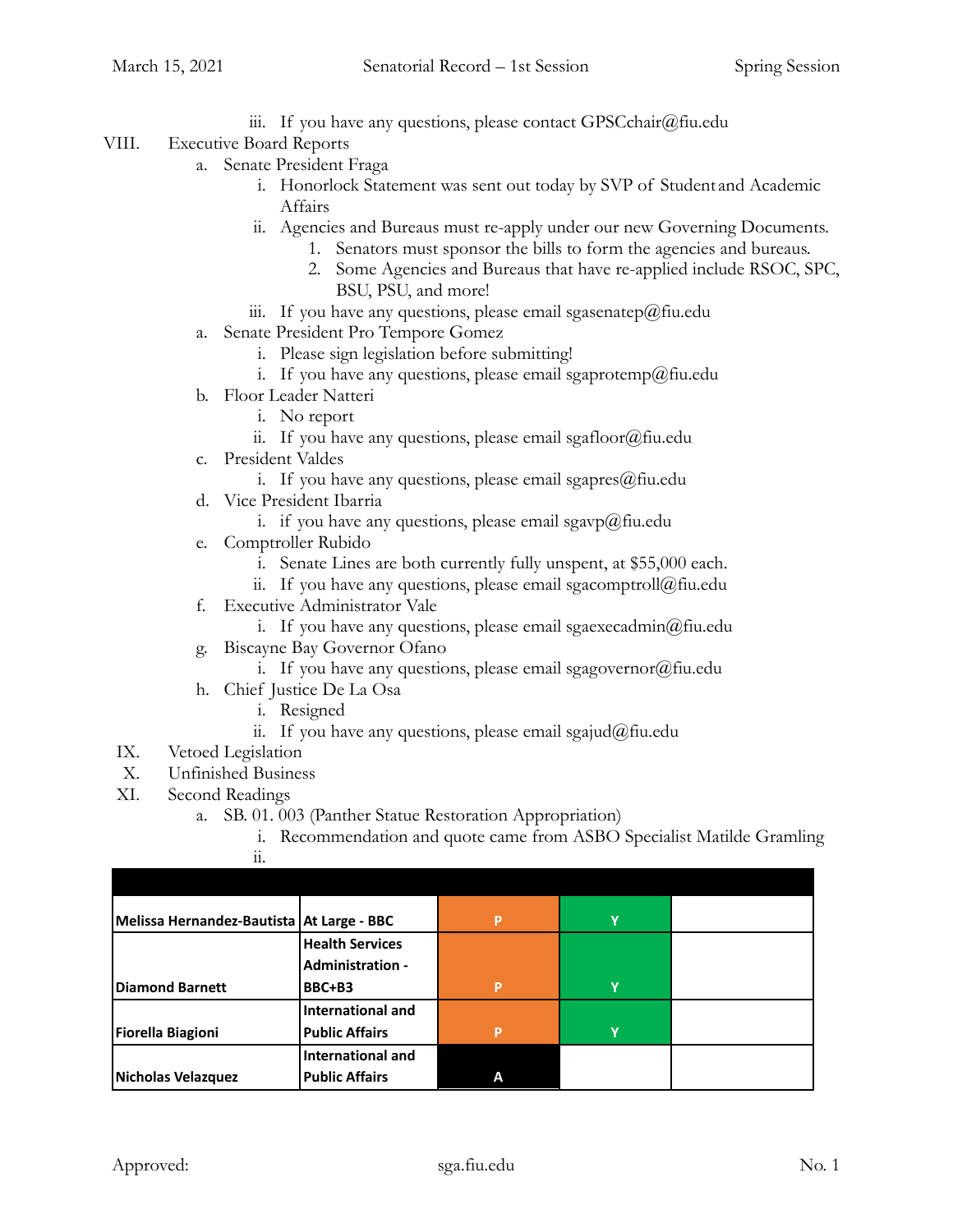|                         | <b>International and</b>  |              |              |  |
|-------------------------|---------------------------|--------------|--------------|--|
|                         | <b>Public Affairs</b>     |              |              |  |
|                         | <b>Public Health and</b>  |              |              |  |
| Brianna Pumariega       | <b>Social Work</b>        | P            | Ÿ            |  |
|                         | <b>Nursing and Health</b> |              |              |  |
| Joshua                  | <b>Sciences</b>           | P            | $\mathsf{N}$ |  |
|                         | <b>Nursing and Health</b> |              |              |  |
| Jocelyn Correa          | <b>Sciences</b>           | P            | Y            |  |
|                         | <b>Nursing and Health</b> |              |              |  |
| Alyssa                  | <b>Sciences</b>           | P            | Y            |  |
| <b>James Magee</b>      | <b>Lower Division</b>     | P            | Y            |  |
| <b>David Luis</b>       | <b>Lower Division</b>     | P            | Y            |  |
| Sergio Reyes            | <b>Lower Division</b>     | P            |              |  |
| <b>Giacomo Natteri</b>  | <b>Lower Division</b>     | P.           | Ÿ            |  |
| <b>Alex Sutton</b>      | <b>Housing</b>            | P            | Ÿ            |  |
|                         | <b>Housing</b>            |              |              |  |
| <b>Amelia Raudales</b>  | <b>Honors College</b>     | P            | Ÿ            |  |
|                         | <b>Engineering and</b>    |              |              |  |
| Hiba Khalil             | <b>Computing</b>          | P            | Y            |  |
|                         | <b>Engineering and</b>    |              |              |  |
| <b>Cristhofer Lugo</b>  | <b>Computing</b>          | A            |              |  |
| Karla Sofia Perez       | <b>Business</b>           | P            | Y            |  |
| Nicholas Pastrana       | <b>Business</b>           | P            | Y            |  |
| Kristina Khudiakova     | <b>Business</b>           | P            | Y            |  |
| Mariapaz Grijalba       | <b>Business</b>           | P            | Y            |  |
| <b>Ashley Nunez</b>     | At Large                  | P            | Y            |  |
| <b>Julio Burgos</b>     | At Large                  | P            |              |  |
| Rafael Vazquez          | At Large                  | P            | Ÿ            |  |
|                         | Architecture & the        |              |              |  |
| <b>Carlos Ortiz</b>     | Arts                      | P            | Y            |  |
| Joshua Mandall          | Graduate                  | P            | Y.           |  |
| Shahnawaz Rafi          | Graduate                  | Α            |              |  |
| <b>Christian Perez</b>  | Graduate                  | P            | Y            |  |
| <b>Sandro Alvarez</b>   | Graduate                  | P.           | Y            |  |
|                         | <b>College of Arts,</b>   |              |              |  |
|                         | Science, and              |              |              |  |
| Jordan Morejon Castelli | <b>Education</b>          | P            | Y            |  |
|                         | <b>College of Arts,</b>   |              |              |  |
|                         | Science, and              |              |              |  |
| Ari Salzman             | <b>Education</b>          | $\mathsf{P}$ | Y.           |  |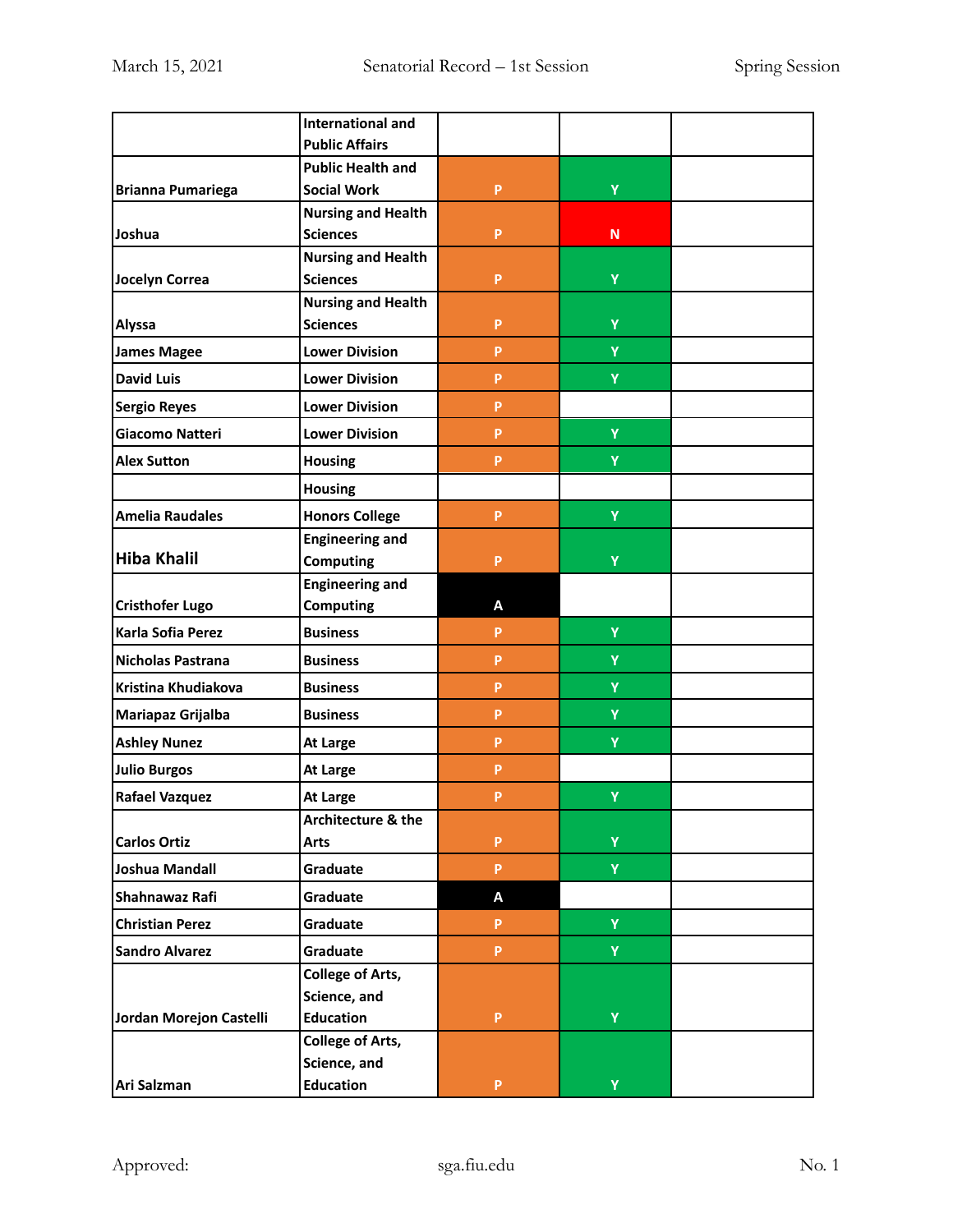|                         | <b>College of Arts,</b> |                |                |                   |
|-------------------------|-------------------------|----------------|----------------|-------------------|
|                         | Science, and            |                |                |                   |
| <b>Bryan Gomez</b>      | <b>Education</b>        | P              | Y              |                   |
|                         | <b>College of Arts,</b> |                |                |                   |
|                         | Science, and            |                |                |                   |
| <b>Rachel Rodrigues</b> | <b>Education</b>        | A              |                |                   |
|                         | <b>College of Arts,</b> |                |                |                   |
|                         | Science, and            |                |                |                   |
|                         | <b>Education</b>        |                |                |                   |
|                         | <b>College of Arts,</b> |                |                |                   |
|                         | Science, and            |                |                |                   |
| <b>Amanda Ramirez</b>   | <b>Education</b>        | P              | Ÿ              |                   |
|                         | <b>College of Arts,</b> |                |                |                   |
|                         | Science, and            |                |                |                   |
| Janelle Fraga           | <b>Education</b>        | P              | Y              |                   |
|                         | <b>College of Arts,</b> |                |                |                   |
|                         | Science, and            |                |                |                   |
| <b>Salma Atassi</b>     | <b>Education</b>        | P              | Y              |                   |
| Nitya Ramalingam        | <b>Medical</b>          | P              | Y              |                   |
| Kamila Fernandez        | Law                     | A              |                |                   |
|                         |                         |                |                |                   |
| <b>SENATE SEATS</b>     | 37                      | YAY            | 28             | <b>AMT MAJ</b>    |
| <b>VACANT SEATS</b>     | 0                       | <b>NAY</b>     | $\mathbf{1}$   | <b>AMT 3/5</b>    |
| <b>SENATORS PRESENT</b> | 31                      | <b>ABSTAIN</b> | $\overline{0}$ | <b>AMT 2/3</b>    |
| <b>AMT FOR QUORUM</b>   | 19                      |                |                | <b>AMT 3/4</b>    |
|                         |                         |                |                | UNAN V.P.         |
|                         |                         |                |                | <b>UNAN TOTAL</b> |

b. SB. 01. 002 (ASCE Registrations Appropriation)

- i. Senator Mandall moves for a 5 minute Question and Answer period, Senator Christian Perez seconds.
	- 1. Motion passes.
- ii. Senator Luis moves for a 5 minute discussion, Senator Pastrana Seconds. 1. Motion fails.
- iii. Senator Sutton moves to enter voting, Senator Nunez seconds.
	- 1. Motion passes.

iv.

| 1V.                                         |                        |   |  |
|---------------------------------------------|------------------------|---|--|
|                                             |                        |   |  |
|                                             |                        |   |  |
| Melissa Hernandez-Bautista   At Large - BBC |                        | v |  |
|                                             | <b>Health Services</b> |   |  |
|                                             | Administration -       |   |  |
| Diamond Barnett                             | BBC+B3                 | v |  |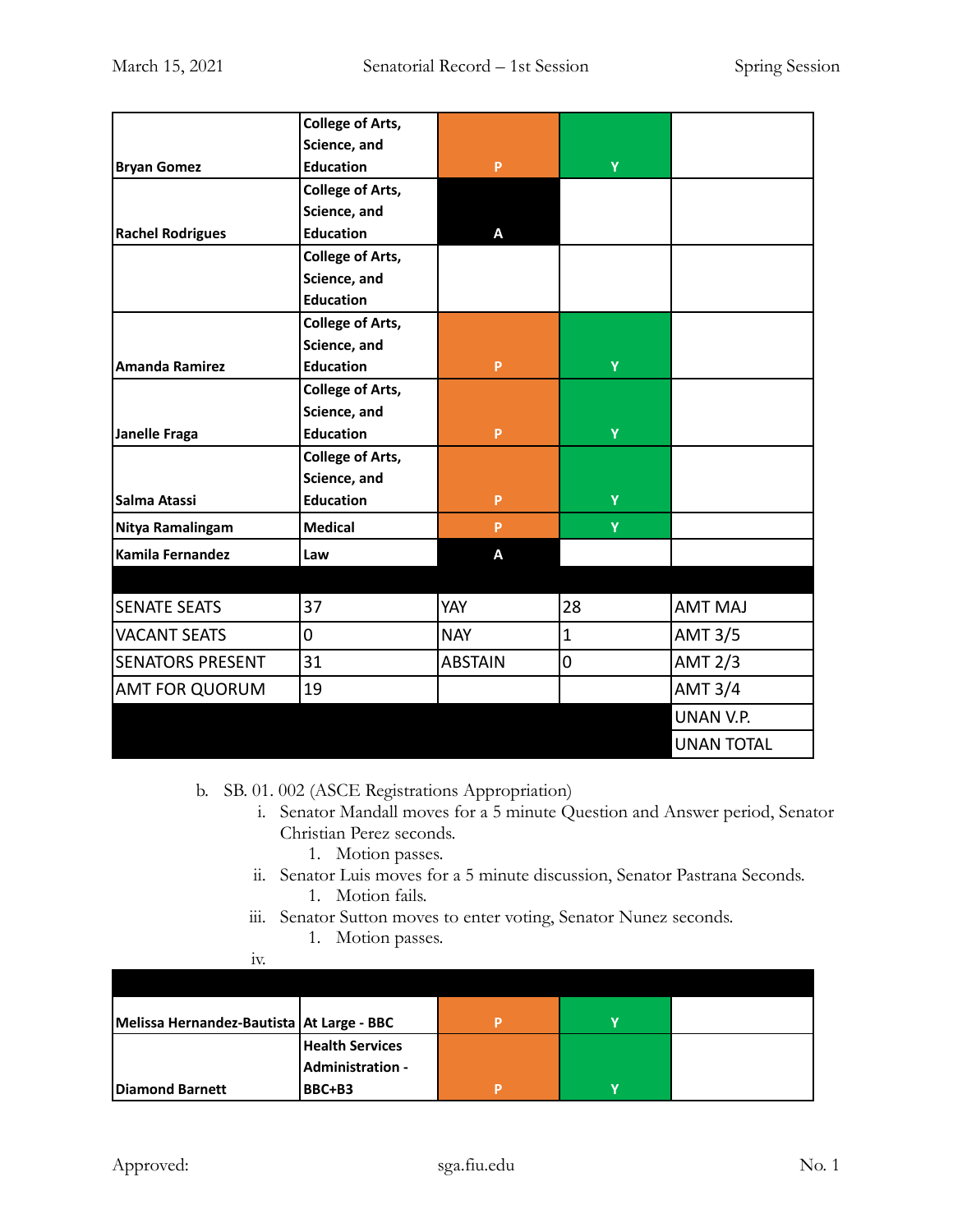|                          | <b>International and</b>                     |   |   |                            |
|--------------------------|----------------------------------------------|---|---|----------------------------|
| Fiorella Biagioni        | <b>Public Affairs</b>                        | P | Ÿ |                            |
|                          | <b>International and</b>                     |   |   |                            |
| Nicholas Velazquez       | <b>Public Affairs</b>                        | A |   |                            |
|                          | <b>International and</b>                     |   |   |                            |
|                          | <b>Public Affairs</b>                        |   |   |                            |
|                          | <b>Public Health and</b>                     |   |   |                            |
| <b>Brianna Pumariega</b> | <b>Social Work</b>                           | P | N |                            |
| Joshua Lovo-Morales      | <b>Nursing and Health</b><br><b>Sciences</b> | P | N |                            |
|                          | <b>Nursing and Health</b>                    |   |   |                            |
| Jocelyn Correa           | <b>Sciences</b>                              | P | Ÿ |                            |
|                          | <b>Nursing and Health</b>                    |   |   |                            |
| <b>Alyssa Andreus</b>    | <b>Sciences</b>                              | P | Y |                            |
| James Magee              | <b>Lower Division</b>                        | P | Y |                            |
| <b>David Luis</b>        | <b>Lower Division</b>                        | P | Y | intil the 25th to fill out |
| Sergio Reyes             | <b>Lower Division</b>                        | A |   |                            |
| Giacomo Natteri          | <b>Lower Division</b>                        | P | Y |                            |
| <b>Alex Sutton</b>       | <b>Housing</b>                               | P | Y |                            |
|                          | <b>Housing</b>                               |   |   |                            |
| <b>Amelia Raudales</b>   | <b>Honors College</b>                        | P | Ÿ |                            |
|                          | <b>Engineering and</b>                       |   |   |                            |
| Hiba Khalil              | <b>Computing</b>                             | P | Ÿ |                            |
|                          | <b>Engineering and</b>                       |   |   |                            |
| <b>Cristhofer Lugo</b>   | <b>Computing</b>                             | Α |   |                            |
| Karla Sofia Perez        | <b>Business</b>                              | P | Y |                            |
| Nicholas Pastrana        | <b>Business</b>                              | P | N | 60 individually, and the   |
| Kristina Khudiakova      | <b>Business</b>                              | P | Υ |                            |
| Mariapaz Grijalba        | <b>Business</b>                              | P | Ÿ |                            |
| <b>Ashley Nunez</b>      | At Large                                     | P | Y |                            |
| <b>Julio Burgos</b>      | At Large                                     | A |   |                            |
| <b>Rafael Vazquez</b>    | <b>At Large</b>                              | P | Y |                            |
|                          | Architecture & the                           |   |   |                            |
| <b>Carlos Ortiz</b>      | Arts                                         | P | Ÿ |                            |
| Joshua Mandall           | Graduate                                     | P | Y |                            |
| Shahnawaz Rafi           | Graduate                                     | Α |   |                            |
| <b>Christian Perez</b>   | Graduate                                     | P | Y |                            |
| <b>Sandro Alvarez</b>    | Graduate                                     | P | Ÿ |                            |
|                          | <b>College of Arts,</b>                      |   |   |                            |
|                          | Science, and                                 |   |   |                            |
| Jordan Morejon Castelli  | <b>Education</b>                             | P | Ÿ |                            |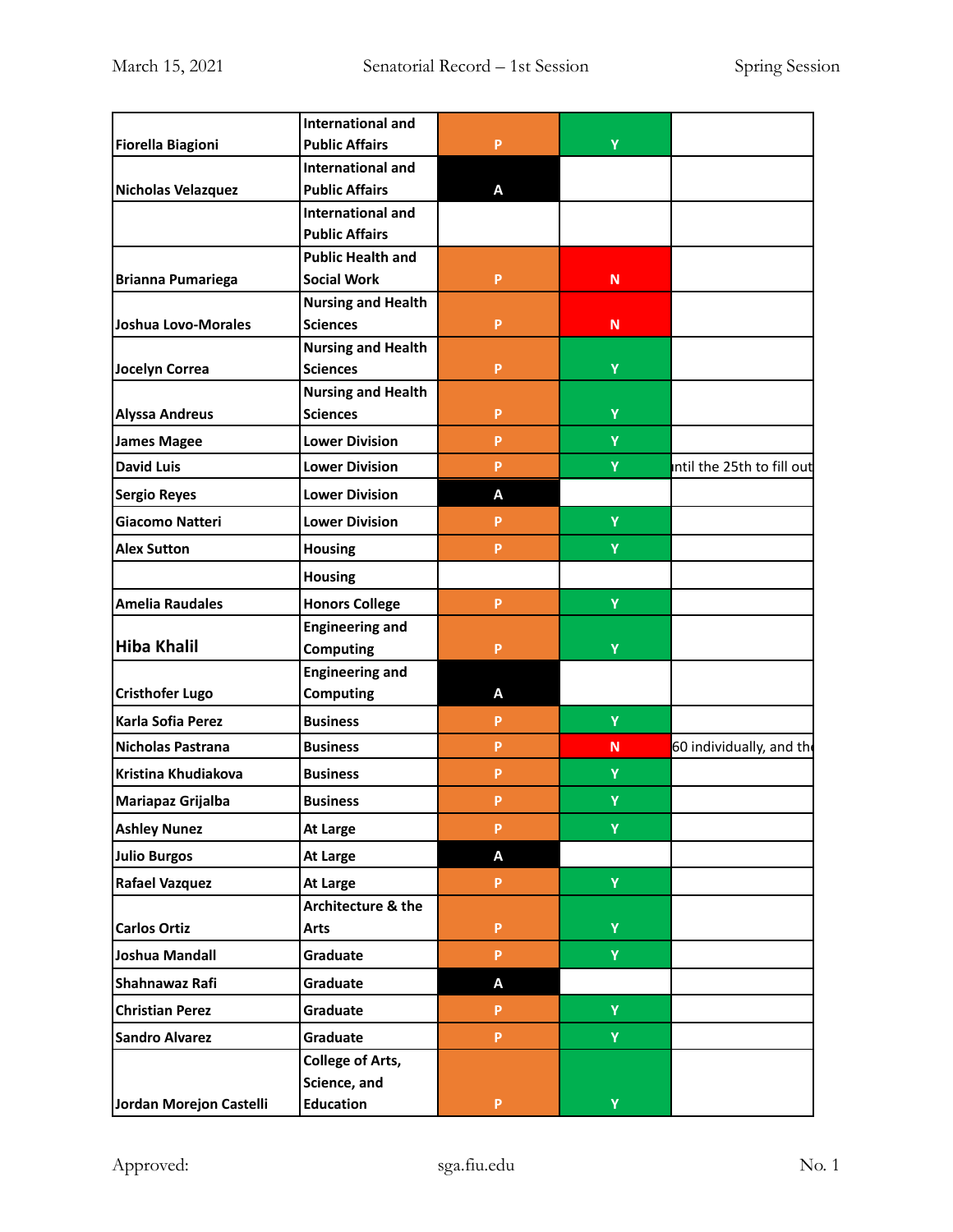|                         | <b>College of Arts,</b> |                |           |                   |
|-------------------------|-------------------------|----------------|-----------|-------------------|
|                         | Science, and            |                |           |                   |
| lAri Salzman            | <b>Education</b>        | P              | Ÿ         |                   |
|                         |                         |                |           |                   |
|                         | <b>College of Arts,</b> |                |           |                   |
|                         | Science, and            |                |           |                   |
| <b>Bryan Gomez</b>      | <b>Education</b>        | P              | ${\sf N}$ |                   |
|                         | <b>College of Arts,</b> |                |           |                   |
|                         | Science, and            |                |           |                   |
| <b>Rachel Rodrigues</b> | <b>Education</b>        | А              |           |                   |
|                         | <b>College of Arts,</b> |                |           |                   |
|                         | Science, and            |                |           |                   |
|                         | <b>Education</b>        |                |           |                   |
|                         | <b>College of Arts,</b> |                |           |                   |
|                         | Science, and            |                |           |                   |
| Amanda Ramirez          | <b>Education</b>        | P.             | Ÿ         |                   |
|                         | <b>College of Arts,</b> |                |           |                   |
|                         | Science, and            |                |           |                   |
| Janelle Fraga           | <b>Education</b>        | P              | Ÿ         |                   |
|                         | <b>College of Arts,</b> |                |           |                   |
|                         | Science, and            |                |           |                   |
| Salma Atassi            | <b>Education</b>        | <b>P</b>       | Ÿ         |                   |
| Nitya Ramalingam        | <b>Medical</b>          | <b>P</b>       | Ÿ         |                   |
| Kamila Fernandez        | Law                     | A              |           |                   |
|                         |                         |                |           |                   |
| <b>SENATE SEATS</b>     | 37                      | YAY            | 25        | <b>AMT MAJ</b>    |
| <b>VACANT SEATS</b>     | $\pmb{0}$               | <b>NAY</b>     | 4         | <b>AMT 3/5</b>    |
| <b>SENATORS PRESENT</b> | 29                      | <b>ABSTAIN</b> | 0         | <b>AMT 2/3</b>    |
| <b>AMT FOR QUORUM</b>   | 19                      |                |           | <b>AMT 3/4</b>    |
|                         |                         |                |           | UNAN V.P.         |
|                         |                         |                |           | <b>UNAN TOTAL</b> |

## XII. New Business

- a. SR. 01. 004 (Bright Futures Resolution)
	- i. Senator Lovo-Morales moves for a 5 minute Question and Answer period, Senator Ramirez seconds.
		- 1. Motion passes.
	- ii. Senator Mandall moves for a 5 minute Discussion, Senator Luis seconds. 1. Motion fails.
	- iii. Senator Nunez moves for a 2 minute Discussion, Senator Mandall seconds. 1. Motion passes.
	- iv. Senator Ortiz moves to extend Discussion for 2 minutes, Senator Correa seconds.
		- 1. Motion passes.